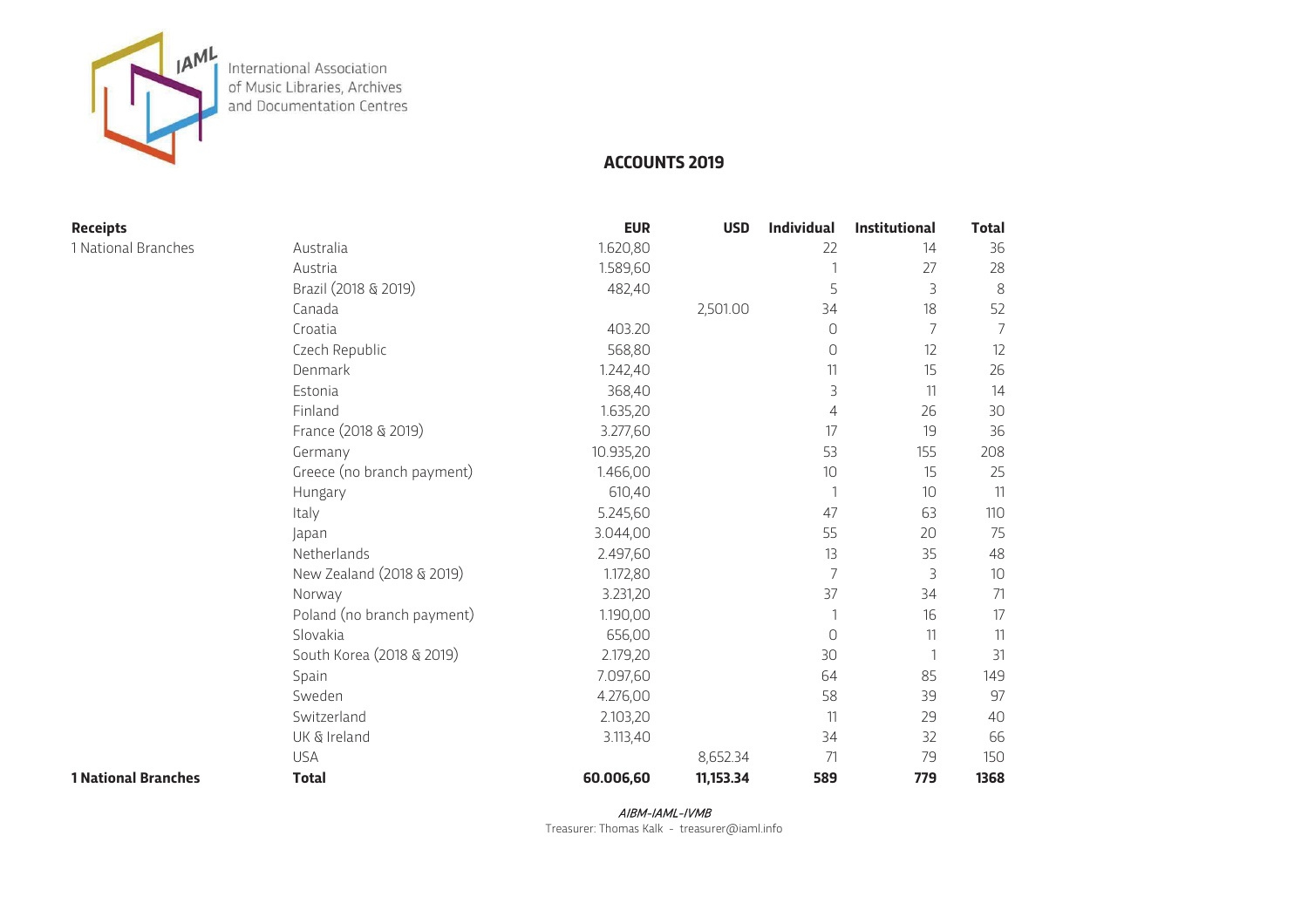|                                               |                                       | <b>EUR</b>  | <b>USD</b>                     | <b>Individual</b> | Institutional | <b>Total</b> |
|-----------------------------------------------|---------------------------------------|-------------|--------------------------------|-------------------|---------------|--------------|
| 2 Non-Branch Members                          | 2017                                  | 151,50      |                                |                   |               |              |
|                                               | 2018                                  | 630,50      |                                |                   |               |              |
|                                               | 2019                                  | 4.767,79    | 5.05                           | 8                 | 59            | 67           |
|                                               | 2020                                  | 576,00      |                                |                   |               |              |
| <b>2 Non-Branch Members</b>                   | <b>Total</b>                          | 6.125.79    | 5.05                           |                   |               |              |
| <b>3 Royalties</b>                            |                                       | 10.806,26   | 6,012.03                       |                   |               |              |
| 8 Outreach                                    | LHC Fund 2019                         |             | 2,000.00                       |                   |               |              |
| 10 Miscellaneous                              | Endowment                             |             | 100,000.00                     |                   |               |              |
|                                               | FAM Advertising                       | 232,04      | 4,734.00                       |                   |               |              |
|                                               | Fontes Back Issues                    | 104,00      |                                |                   |               |              |
| <b>10 Miscellaneous</b>                       | <b>Total</b>                          | 336,04      | 104,734,00                     |                   |               |              |
| 11 Transfer within IAML Acc.                  | <b>Total</b>                          |             | 55,000.00                      |                   |               |              |
| <b>Receipts</b>                               | <b>Total</b>                          | 77.274,69   | 178,904.42                     |                   |               |              |
| -----------------------<br><b>Expenditure</b> | ----------------------------------    | <b>EUR</b>  | ----------<br><b>USD</b>       |                   |               |              |
| 1 Fontes Artis Musicae                        | Fontes Advertising Manager            |             | $-656.10$                      |                   |               |              |
|                                               | Fontes Editor Honorarium              |             | $-2,225.30$                    |                   |               |              |
|                                               | Fontes Production & Postal Costs 2018 |             | $-9,690.53$                    |                   |               |              |
|                                               | Fontes Production & Postal Costs 2019 | $-219.55$   | $-36,800.42$                   |                   |               |              |
| <b>1 Fontes Artis Musicae</b>                 | <b>Total</b>                          | $-219.55$   | $-49,372.35$                   |                   |               |              |
| 2 Secretary General                           | Secretary General Honorarium          | $-2.000,00$ |                                |                   |               |              |
| <b>3 Treasurer</b>                            | Treasurer Honorarium                  | $-2.000,00$ |                                |                   |               |              |
| 4 IT & Marketing                              | Board Elections 2019                  | $-1.407,66$ |                                |                   |               |              |
|                                               | Marketing / EMC Roll-up               | $-37,87$    |                                |                   |               |              |
|                                               |                                       |             | $A1$ $D1$ $A 1$ $A1$ $A1$ $B1$ |                   |               |              |

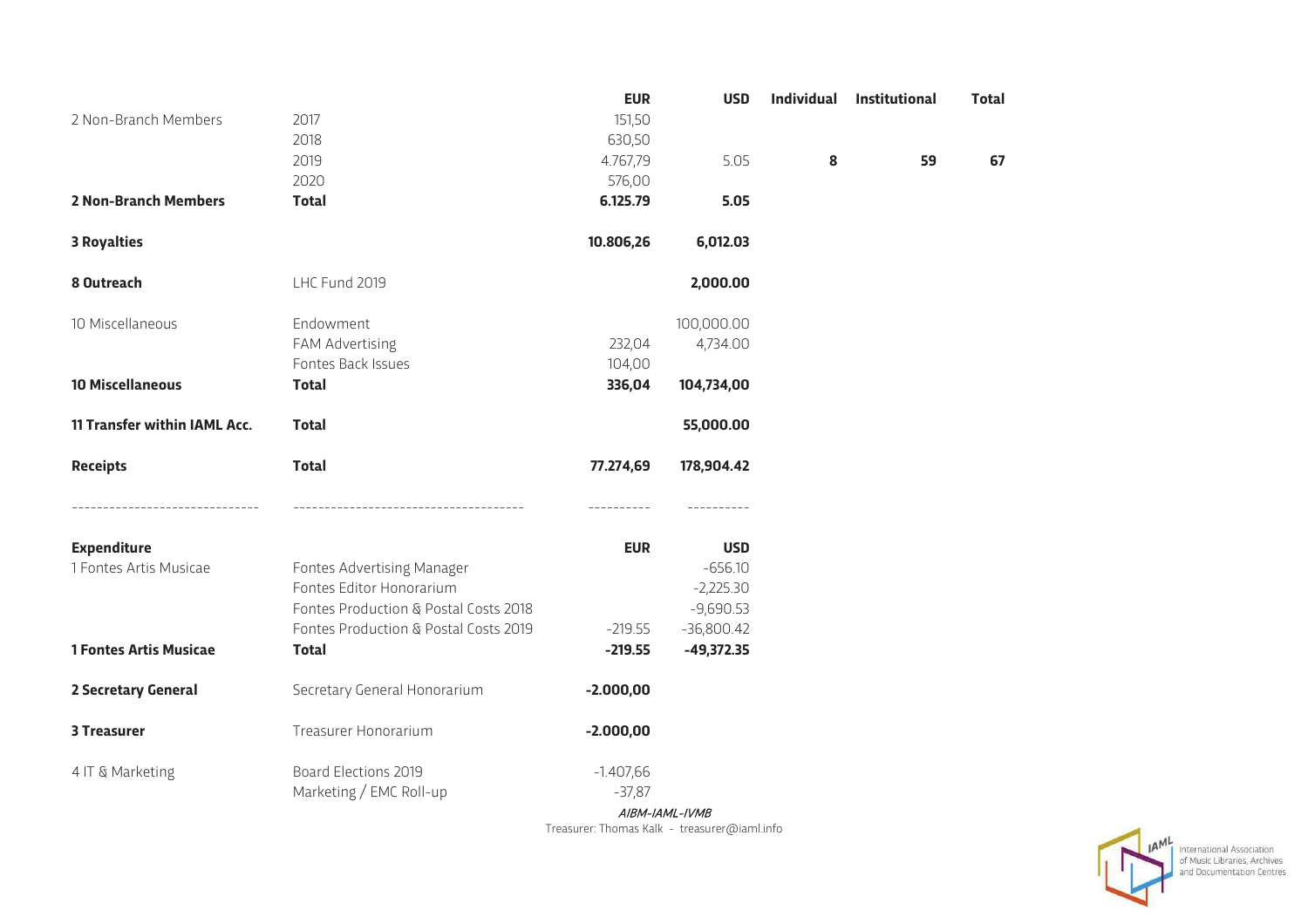|                                     |                                   | <b>EUR</b>   | <b>USD</b>    |
|-------------------------------------|-----------------------------------|--------------|---------------|
|                                     | Webeditor Assistant Honorarium    |              | $-834.49$     |
|                                     | Webeditor Honorarium              | $-1.500,00$  |               |
|                                     | Webmaster Honorarium              | $-1.500,00$  |               |
|                                     | Website Host                      | $-207.29$    | $-444.40$     |
|                                     | Website Infrastructure (Drupal)   | $-350,22$    |               |
|                                     | Website Survey Monkey             | $-117,00$    |               |
| 4 IT & Marketing                    | <b>Total</b>                      | $-5.120,04$  | $-1,278.89$   |
| 6 Travel                            | Travel 2019                       | $-10.041,27$ | $-2,472.84$   |
|                                     | Travel 2020                       | $-322,87$    |               |
| <b>6 Travel</b>                     | <b>Total</b>                      | $-10.364,14$ | $-2,472.84$   |
| <b>7 Membership Fees</b>            | <b>Total</b>                      | $-2.544,00$  |               |
| 8 Outreach                          | LHC Fund 2019                     | $-1.782,19$  |               |
|                                     | Outreach Congress 2019            | $-3.632,19$  |               |
| 8 Outreach                          | <b>Total</b>                      |              |               |
| <b>9 Bank charges</b>               | <b>Total</b>                      | $-352,03$    | $-95.00$      |
| 10 Miscellaneous                    | IAML Archivist Honorarium         | $-755,19$    |               |
|                                     | <b>JSTOR Member Access</b>        |              | $-300.00$     |
|                                     | Miscellaneous Congress 2019       | $-223,19$    |               |
|                                     | Miscellaneous Endowment           |              | $-100,000.00$ |
|                                     | Miscellaneous Incorporation / Tax | $-34,14$     | $-24.90$      |
| <b>10 Miscellaneous</b>             | <b>Total</b>                      | $-1.012,52$  | $-100,324.90$ |
| <b>11 Transfer within IAML Acc.</b> | <b>Total</b>                      | $-48.888,09$ |               |
| <b>Expenditure</b>                  | <b>Total</b>                      | $-76.132,56$ | $-153,543.98$ |

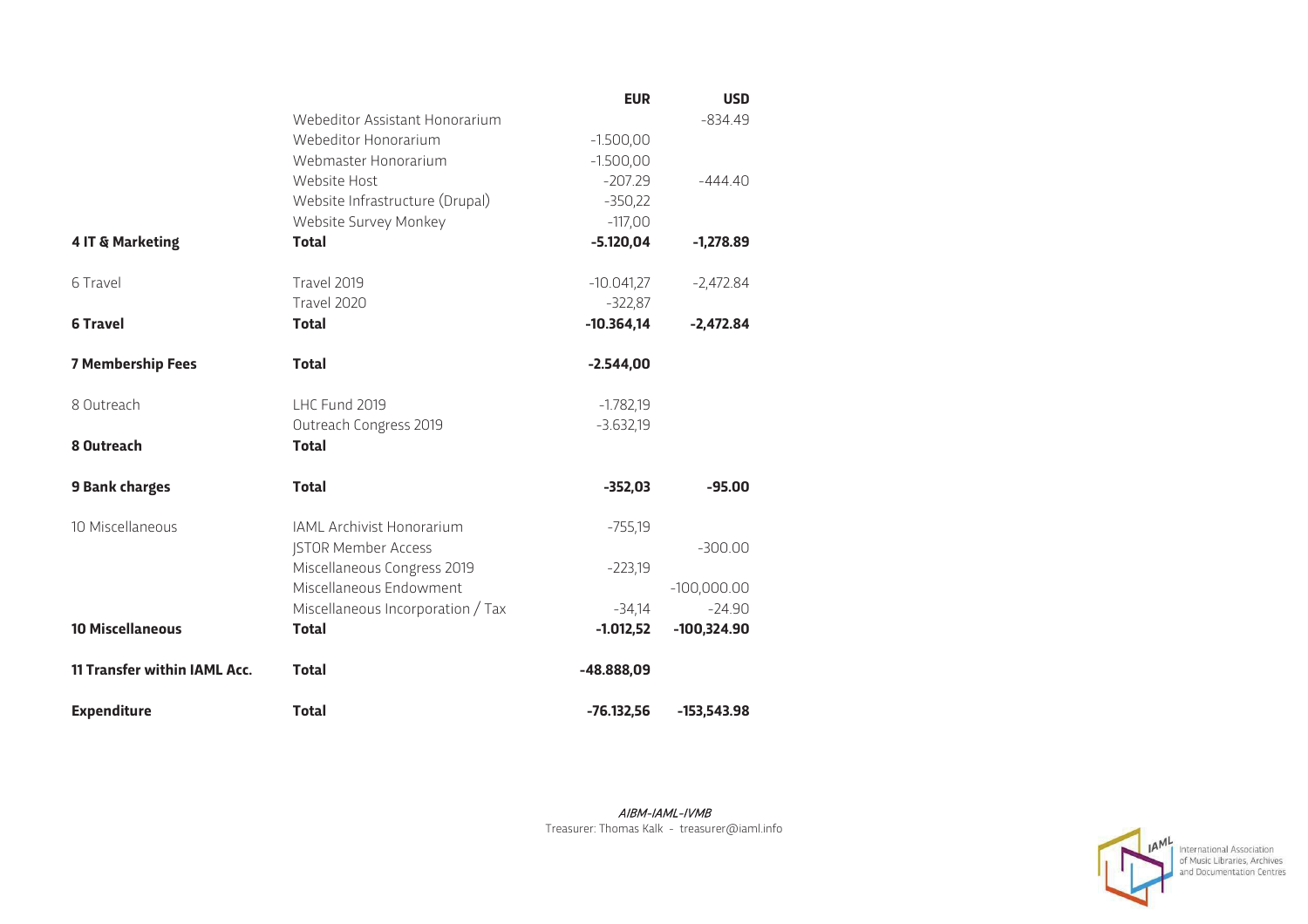| Summary                                | <b>EUR</b>   | <b>USD</b>    |
|----------------------------------------|--------------|---------------|
| <b>Association funds at 01.01.2019</b> | 53.830,44    | 11,952.71     |
| <b>Receipts 2019</b>                   | 77.274,69    | 178,904.42    |
| Sub-total                              | 131.105,13   | 190,857.13    |
| <b>Expenditure 2019</b>                | $-76.132,56$ | $-153,543.98$ |
| <b>Total</b>                           | 54.972,57    | 37,313.15     |
| <b>Earnings</b>                        | 1.142,13     | 25,360.44     |
| <b>Association funds at 31.12.2019</b> |              |               |
| <b>Postbank</b>                        | 54.972,57    | 0.00          |
| <b>Chase</b>                           | 0,00         | 37,313.15     |
| <b>Accounts (Checking) Total</b>       | 54.972,57    | 37,313.15     |
| <b>Vanguard (Endowment)</b>            |              | 101,160.98    |
| Attested, 15 July 2020:                |              |               |

| Thomas Kalk             |                                         |
|-------------------------|-----------------------------------------|
| <b>Auditors:</b>        | <b>Conversion rate</b>                  |
| Verena Funtenberger and | as of December 31 <sup>st</sup> , 2019: |
| <b>Andreas Linne</b>    | 1 EUR = 1.11986 USD                     |
|                         |                                         |

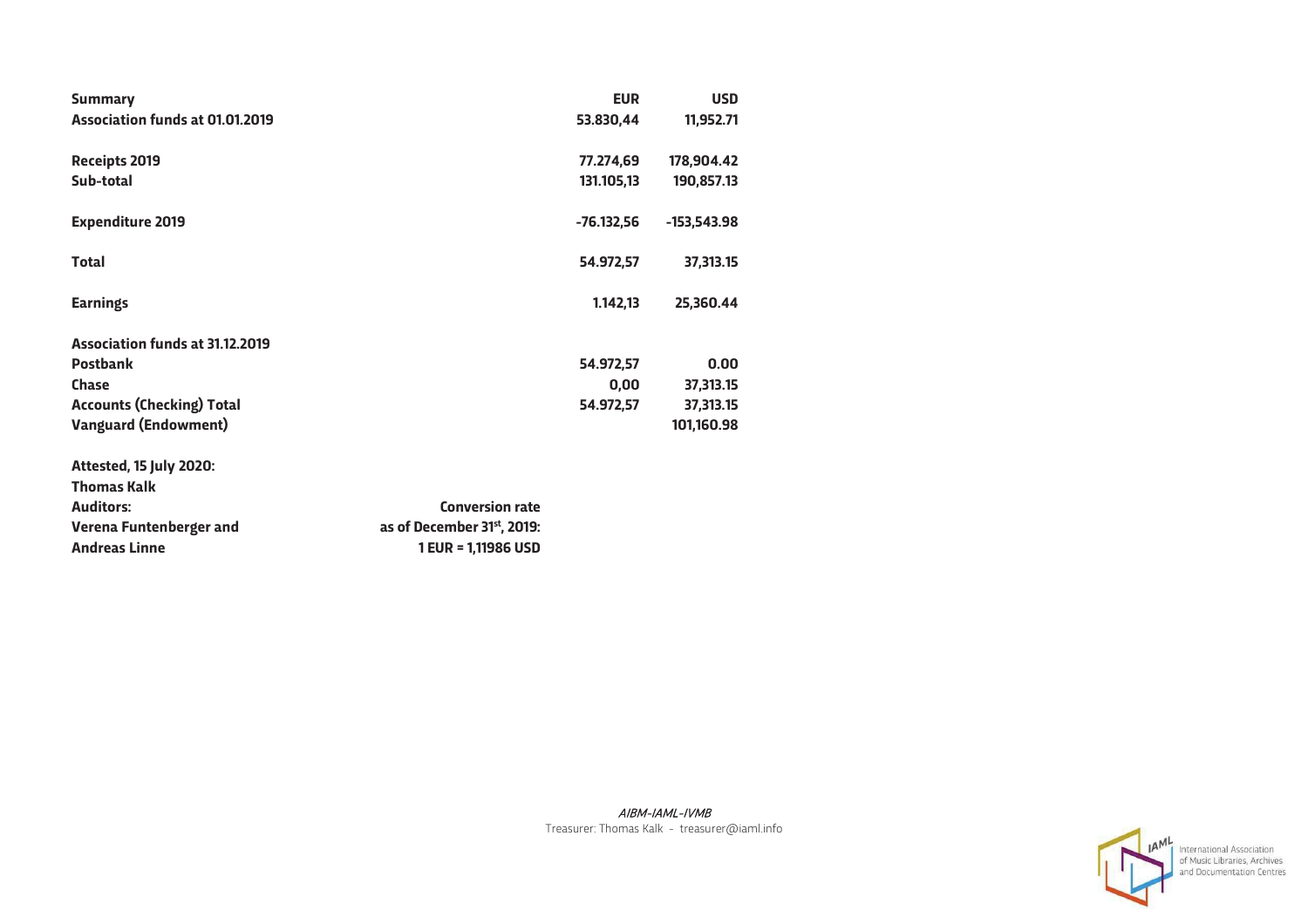

### **ACCOUNTS 2019**

| <b>Receipts</b>                         |                            | <b>USD</b> | <b>Individual</b> | Institutional  | <b>Total</b>   |
|-----------------------------------------|----------------------------|------------|-------------------|----------------|----------------|
| 1 National Branches                     | Australia                  | 1,815.07   | 22                | 14             | 26             |
|                                         | Austria                    | 1,780.13   | 1                 | 27             | 28             |
|                                         | Brazil (2018 & 2019)       | 540.22     | 5                 | 3              | 8              |
|                                         | Canada                     | 2,501.00   | 34                | 18             | 52             |
|                                         | Croatia                    | 451.53     | 0                 | $\overline{7}$ | $\overline{7}$ |
|                                         | Czech Republic             | 636.98     | 0                 | 12             | 12             |
|                                         | Denmark                    | 1,391.31   | 11                | 15             | 26             |
|                                         | Estonia                    | 412.56     | 3                 | 11             | 14             |
|                                         | Finland                    | 1,831.20   | 4                 | 26             | 30             |
|                                         | France (2018 & 2019)       | 3670.45    | 17                | 19             | 36             |
|                                         | Germany                    | 12,245.89  | 53                | 155            | 208            |
|                                         | Greece (no branch payment) | 1,641.71   | 10                | 15             | 25             |
|                                         | Hungary                    | 683.56     | $\overline{1}$    | 10             | 11             |
|                                         | Italy                      | 5,874.34   | 47                | 63             | 110            |
|                                         | Japan                      | 3,408.85   | 55                | 20             | 75             |
|                                         | Netherlands                | 2,796.96   | 13                | 35             | 48             |
|                                         | New Zealand                | 1,313.37   | $\overline{7}$    | 3              | 10             |
|                                         | Norway                     | 3,618.49   | 37                | 34             | 71             |
|                                         | Poland (no branch payment) | 1,332.63   | $\mathbf{1}$      | 16             | 17             |
|                                         | Slovakia                   | 734.63     | 11                | $\overline{0}$ | 11             |
|                                         | South Korea                | 2,440,40   | 30                | $\mathbf{1}$   | 31             |
|                                         | Spain                      | 7,948.32   | 64                | 85             | 149            |
|                                         | Sweden                     | 4,788.52   | 58                | 39             | 97             |
|                                         | Switzerland                | 2,355.29   | 11                | 29             | 40             |
|                                         | UK & Ireland               | 3,486.57   | 34                | 32             | 66             |
|                                         | <b>USA</b>                 | 8,652.34   | 71                | 79             | 150            |
| <b>1 National Branches Total</b>        |                            | 78,352.33  | 589               | 779            | 1368           |
| <b>2 Non-Branch Members</b>             | All Countries and Years    | 6,865.07   | 8                 | 59             | 67             |
| <b>3 Royalties</b>                      |                            | 18,113.53  |                   |                |                |
| 8 Outreach                              | LHC Fund 2019              | 2,000.00   |                   |                |                |
| 10 Miscellaneous                        | Endowment                  | 100,000.00 |                   |                |                |
|                                         | FAM Advertising            | 4,993.85   |                   |                |                |
|                                         | Fontes Back Issues         | 116.47     |                   |                |                |
| <b>10 Miscellaneous</b>                 | <b>Total</b>               | 105,110.32 |                   |                |                |
| <b>11 Transfer within IAML Accounts</b> | <b>Total</b>               | 55,000.00  |                   |                |                |
| <b>Receipts</b>                         | <b>Total</b>               | 265,441.25 |                   |                |                |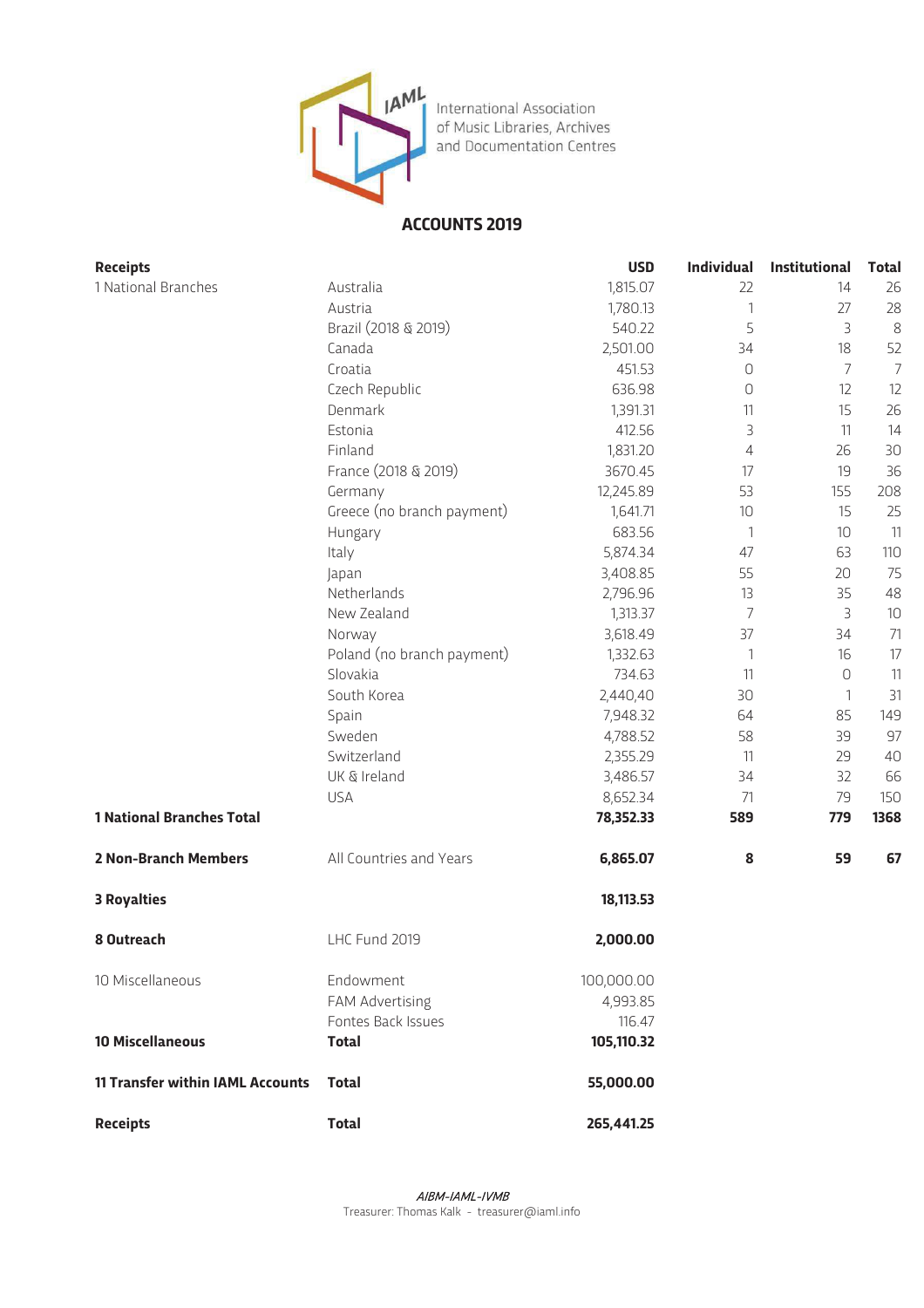| <b>Expenditure</b>                      |                                  | <b>USD</b>    |  |
|-----------------------------------------|----------------------------------|---------------|--|
| 1 Fontes Artis Musicae                  | Fontes Advertising Manager       | $-656.10$     |  |
|                                         | Fontes Editor Honorarium         | $-2,225.30$   |  |
|                                         | Fontes Production & Postal Costs |               |  |
|                                         | 2018                             | $-9,690.53$   |  |
|                                         | Fontes Production & Postal Costs |               |  |
|                                         | 2019                             | $-37,046.29$  |  |
| <b>1 Fontes Artis Musicae</b>           | <b>Total</b>                     | $-49,618.22$  |  |
|                                         |                                  |               |  |
| 2 Secretary-General                     | Honorarium                       | $-2,239.72$   |  |
| <b>3 Treasurer</b>                      | Honorarium                       | $-2,239.72$   |  |
| 4 IT & Marketing                        | Board Elections 2019             | $-1,576.38$   |  |
|                                         | Marketing / Roll-up IMC Paris    | $-42.41$      |  |
|                                         | Survey Monkey                    | $-131.02$     |  |
|                                         | Webeditor Assistant Honorarium   | $-834,49$     |  |
|                                         | Web Infrastructure (Drupal)      | $-392.20$     |  |
|                                         | Webeditor Honorarium             | $-1,679.79$   |  |
|                                         | Webmaster Honorarium             | $-1,679.79$   |  |
|                                         | Webspace Host                    | $-676.54$     |  |
| 4 IT & Marketing                        | <b>Total</b>                     | $-7,012.62$   |  |
|                                         |                                  |               |  |
| 6 Travel                                | Travel 2019                      | $-13,717.66$  |  |
|                                         | Travel 2020                      | $-361.57$     |  |
| <b>6 Travel</b>                         | <b>Total</b>                     | $-14,079.23$  |  |
|                                         |                                  |               |  |
| <b>7 Membership Fees</b>                | <b>Total</b>                     | $-2,848.92$   |  |
| 8 Outreach                              | LHC Fund 2019                    | $-1,995.80$   |  |
|                                         | Outreach Congress 2019           | $-2,071.74$   |  |
| 8 Outreach                              | <b>Total</b>                     | $-4,067.54$   |  |
| <b>9 Bank charges</b>                   | <b>Total</b>                     | $-489.22$     |  |
| 10 Miscellaneous                        | IAML Archivist Honorarium        | $-845.74$     |  |
|                                         | <b>JSTOR Member Access</b>       | $-300.00$     |  |
|                                         | Congress 2019                    | $-249.94$     |  |
|                                         | Endowment                        | $-100,000.00$ |  |
|                                         | Incorporation                    | $-63.13$      |  |
| <b>10 Miscellaneous</b>                 | <b>Total</b>                     | $-101,458.78$ |  |
| <b>11 Transfer within IAML Accounts</b> | <b>Total</b>                     | -54,747.82    |  |
| <b>Expenditure</b>                      | <b>Total</b>                     | -238,801.79   |  |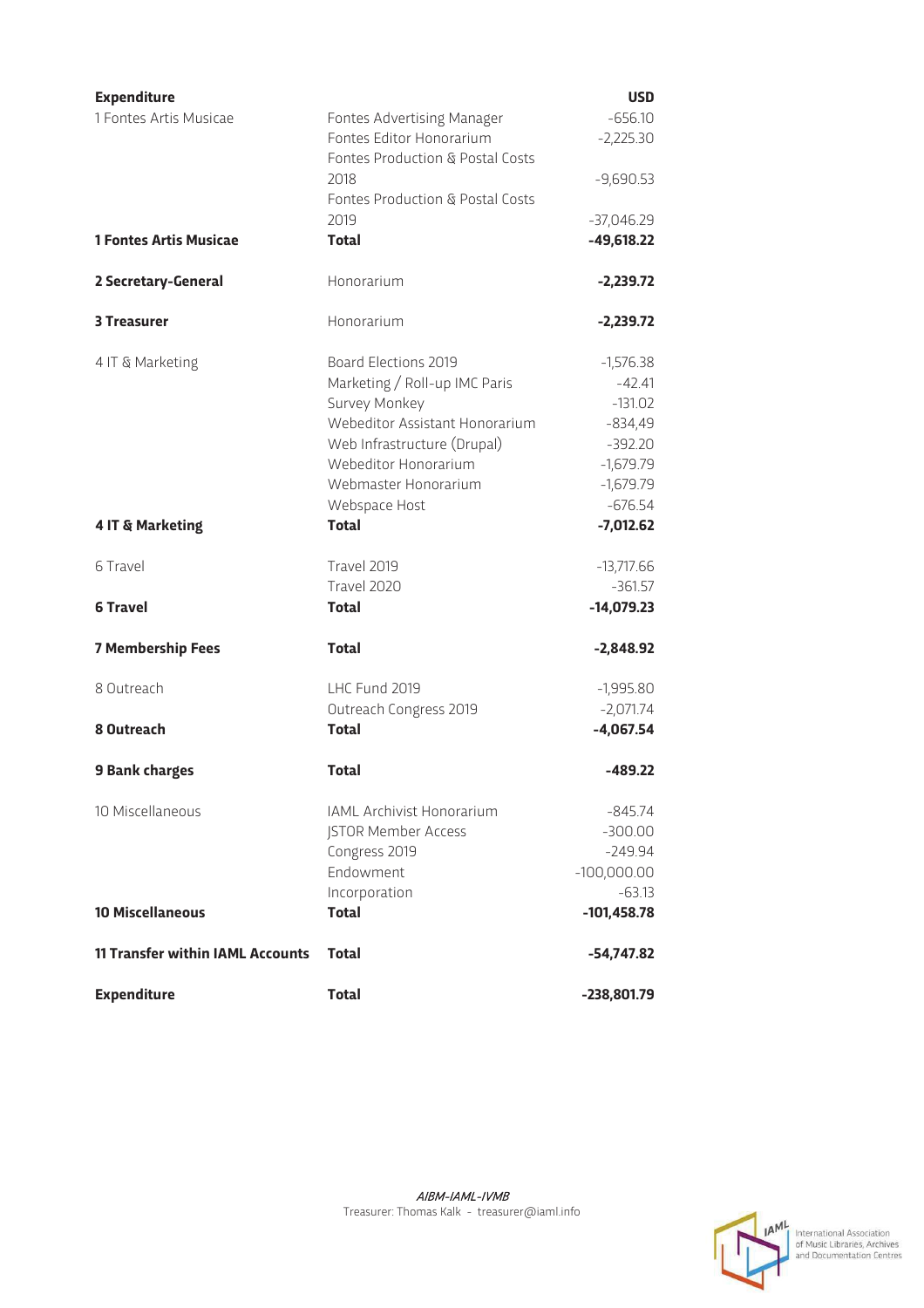| <b>Summary</b><br><b>Association funds at 01.01.2019</b> | <b>USD</b><br>72,235.27  |
|----------------------------------------------------------|--------------------------|
| <b>Receipts 2019</b><br>Sub-total                        | 265,441.25<br>337,676.52 |
| <b>Expenditure 2019</b>                                  | -238,801.79              |
| <b>Total</b>                                             | 98,874.73                |
| <b>Earnings</b>                                          | 26,639.47                |
| <b>Association funds at 31.12.2019</b>                   |                          |
| <b>Postbank</b>                                          | 61,561.58                |
| <b>Chase</b>                                             | 37,313.15                |
| <b>Accounts Total</b>                                    | 98,874.73                |
| <b>Vanguard (Endowment)</b>                              | 101,160.98               |
| Attested, 15 July 2020:                                  |                          |

| <b>Conversion rate</b>     |
|----------------------------|
| as of December 31st, 2019: |
| 1 EUR = 1.11986 USD        |
|                            |



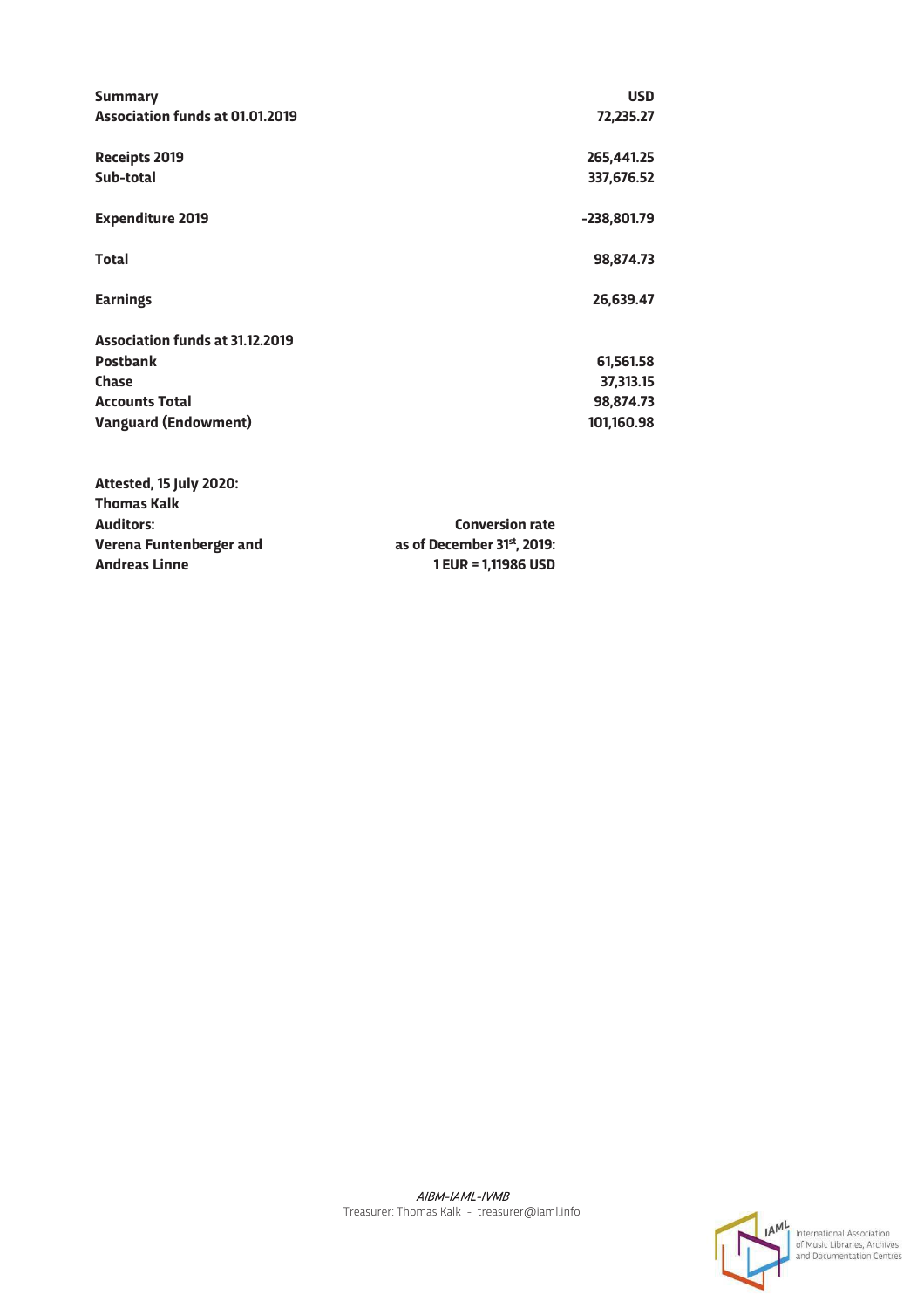

# **ACCOUNTS 2019**

|                            | <b>EUR</b>                                              | <b>Individual</b>                                      | Institutional            | <b>Total</b>   |
|----------------------------|---------------------------------------------------------|--------------------------------------------------------|--------------------------|----------------|
| Australia                  | 1.620,80                                                | 22                                                     | 14                       | 36             |
| Austria                    | 1.589,60                                                | $\mathbf{1}$                                           | 27                       | 28             |
| Brazil (2018 & 2019)       | 482,40                                                  | 5                                                      | 3                        | 8              |
| Canada                     | 2.233,31                                                | 34                                                     | 18                       | 52             |
| Croatia                    | 403,20                                                  | 0                                                      | $\overline{7}$           | $\overline{7}$ |
| Czech Republic             | 568,80                                                  | 0                                                      | 12                       | 12             |
| Denmark                    | 1.242,40                                                | 11                                                     | 15                       | 26             |
| Estonia                    | 368,40                                                  | 3                                                      | 11                       | 14             |
| Finland                    | 1.635,20                                                | $\overline{4}$                                         | 26                       | 30             |
| France (2018 & 2019)       | 3.277,60                                                | 17                                                     | 19                       | 36             |
| Germany                    | 10.935,20                                               | 53                                                     | 155                      | 208            |
| Greece (no branch payment) | 1.466,00                                                | $10$                                                   | 15                       | 25             |
| Hungary                    | 610,40                                                  | $\mathbf{1}$                                           | 10                       | 11             |
| Italy                      | 5.245,60                                                | 47                                                     | 63                       | 110            |
| Japan                      | 3.044,00                                                | 55                                                     | 20                       | 75             |
| Netherlands                | 2.497,60                                                | 13                                                     | 35                       | 48             |
| New Zealand (2018 & 2019)  | 1.172,80                                                | 7                                                      | 3                        | 10             |
| Norway                     | 3.231,20                                                | 37                                                     | 34                       | 71             |
|                            | 1.190,00                                                | $\mathbf{1}$                                           | 16                       | 17             |
| Slovakia                   | 656,00                                                  | 0                                                      | 11                       | 11             |
|                            | 2.179,20                                                | 30                                                     | $\overline{\phantom{a}}$ | 31             |
| Spain                      | 7.097,60                                                | 64                                                     | 85                       | 149            |
| Sweden                     |                                                         | 58                                                     | 39                       | 97             |
| Switzerland                |                                                         | 11                                                     | 29                       | 40             |
| UK & Ireland               |                                                         | 34                                                     | 32                       | 66             |
| <b>USA</b>                 |                                                         | 71                                                     | 79                       | 150            |
| <b>Total</b>               | 69.966,18                                               | 589                                                    | 779                      | 1368           |
| 2017                       | 151,50                                                  |                                                        |                          |                |
| 2018                       | 630,50                                                  | 8                                                      | 59                       | 67             |
| 2019                       | 4.772,30                                                |                                                        |                          |                |
| 2020                       |                                                         |                                                        |                          |                |
| <b>Total</b>               | 6.130,30                                                |                                                        |                          |                |
| <b>Total</b>               | 16.174,81                                               |                                                        |                          |                |
| LHC Fund 2019              | 1.785,94                                                |                                                        |                          |                |
| Endowment                  | 89.296,88                                               |                                                        |                          |                |
| FAM Advertising            | 4.459,35                                                |                                                        |                          |                |
| Fontes Back Issues         | 104,00                                                  |                                                        |                          |                |
| <b>Total</b>               | 93.860,23                                               |                                                        |                          |                |
| <b>Total</b>               | 49.113,28                                               |                                                        |                          |                |
| <b>Total</b>               | 237.030,75                                              |                                                        |                          |                |
|                            | Poland (no branch payment)<br>South Korea (2018 & 2019) | 4.276,00<br>2.103,20<br>3.113,40<br>7.726,27<br>576,00 |                          |                |

AIBM-IAML-IVMB

Treasurer: Thomas Kalk - treasurer@iaml.info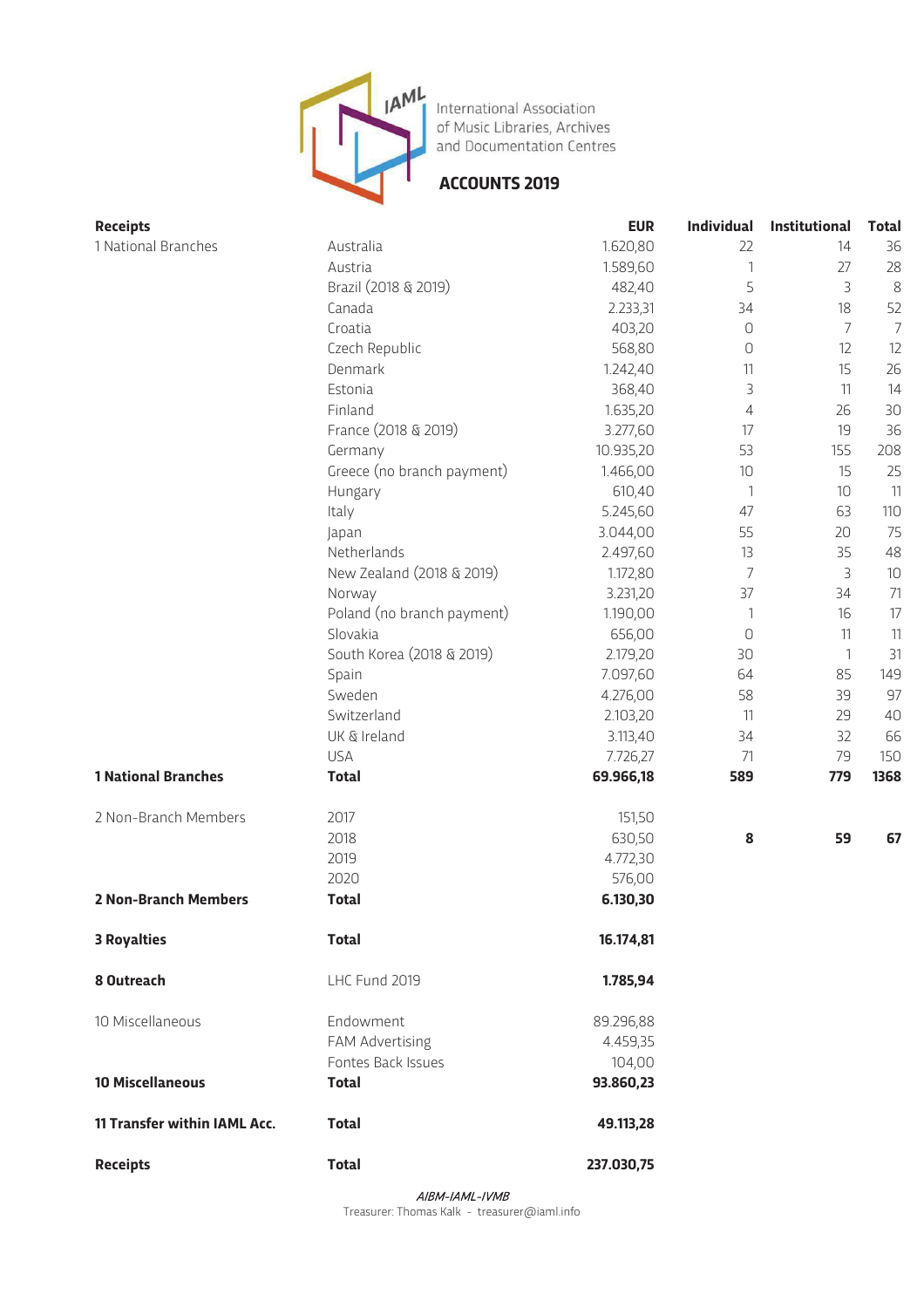| <b>Expenditure</b>                  |                                  | <b>EUR</b>    |  |
|-------------------------------------|----------------------------------|---------------|--|
| 1 Fontes Artis Musicae              | Fontes Advertising Manager       | $-585,88$     |  |
|                                     | Fontes Editor Honorarium         | $-1.987,12$   |  |
|                                     | Fontes Production & Postal Costs |               |  |
|                                     | 2018                             | $-8.653,34$   |  |
|                                     | Fontes Production & Postal Costs |               |  |
|                                     | 2019                             | $-33.081,18$  |  |
| <b>1 Fontes Artis Musicae</b>       | <b>Total</b>                     | $-44.307,52$  |  |
|                                     |                                  |               |  |
| 2 Secretary General                 | Honorarium                       | $-2.000,00$   |  |
| <b>3 Treasurer</b>                  | Honorarium                       | $-2.000,00$   |  |
| 4 IT & Marketing                    | Board Elections 2019             | $-1.407,66$   |  |
|                                     | Marketing / EMC Roll-up          | $-37,87$      |  |
|                                     | Webeditor Assistant Honorarium   | $-745,17$     |  |
|                                     | Webeditor Honorarium             | $-1.500,00$   |  |
|                                     | Webmaster Honorarium             | $-1.500,00$   |  |
|                                     | Website Host                     | $-604,13$     |  |
|                                     | Website Infrastructure (Drupal)  | 350,22        |  |
|                                     | Website SurveyMonkey             | $-117,00$     |  |
| 4 IT & Marketing                    | <b>Total</b>                     | $-6.262,04$   |  |
|                                     |                                  |               |  |
| 6 Travel                            | Travel 2019                      | $-12.249,44$  |  |
|                                     | Travel 2020                      | $-322,87$     |  |
| <b>6 Travel</b>                     | <b>Total</b>                     | $-12.572,31$  |  |
|                                     |                                  |               |  |
| <b>7 Membership Fees</b>            | <b>Total</b>                     | $-2544,00$    |  |
| 8 Outreach                          | LHC Fund 2019                    | $-1.782,19$   |  |
|                                     | Congress 2019                    | $-1.850,00$   |  |
| 8 Outreach                          | <b>Total</b>                     | $-3.632,19$   |  |
| <b>9 Bank charges</b>               | <b>Total</b>                     | -436,86       |  |
| 10 Miscellaneous                    | IAML Archivist Honorarium        | $-755,19$     |  |
|                                     | JSTOR Membership Access          | $-267,89$     |  |
|                                     | Congress 2019                    | $-223,19$     |  |
|                                     | Endowment                        | $-89.296,88$  |  |
|                                     | Incorporation                    | $-56,37$      |  |
| <b>10 Miscellaneous</b>             | <b>Total</b>                     | $-90.599,52$  |  |
| <b>11 Transfer within IAML Acc.</b> | <b>Total</b>                     | -48.888,09    |  |
| <b>Expenditure</b>                  | <b>Total</b>                     | $-213.242,54$ |  |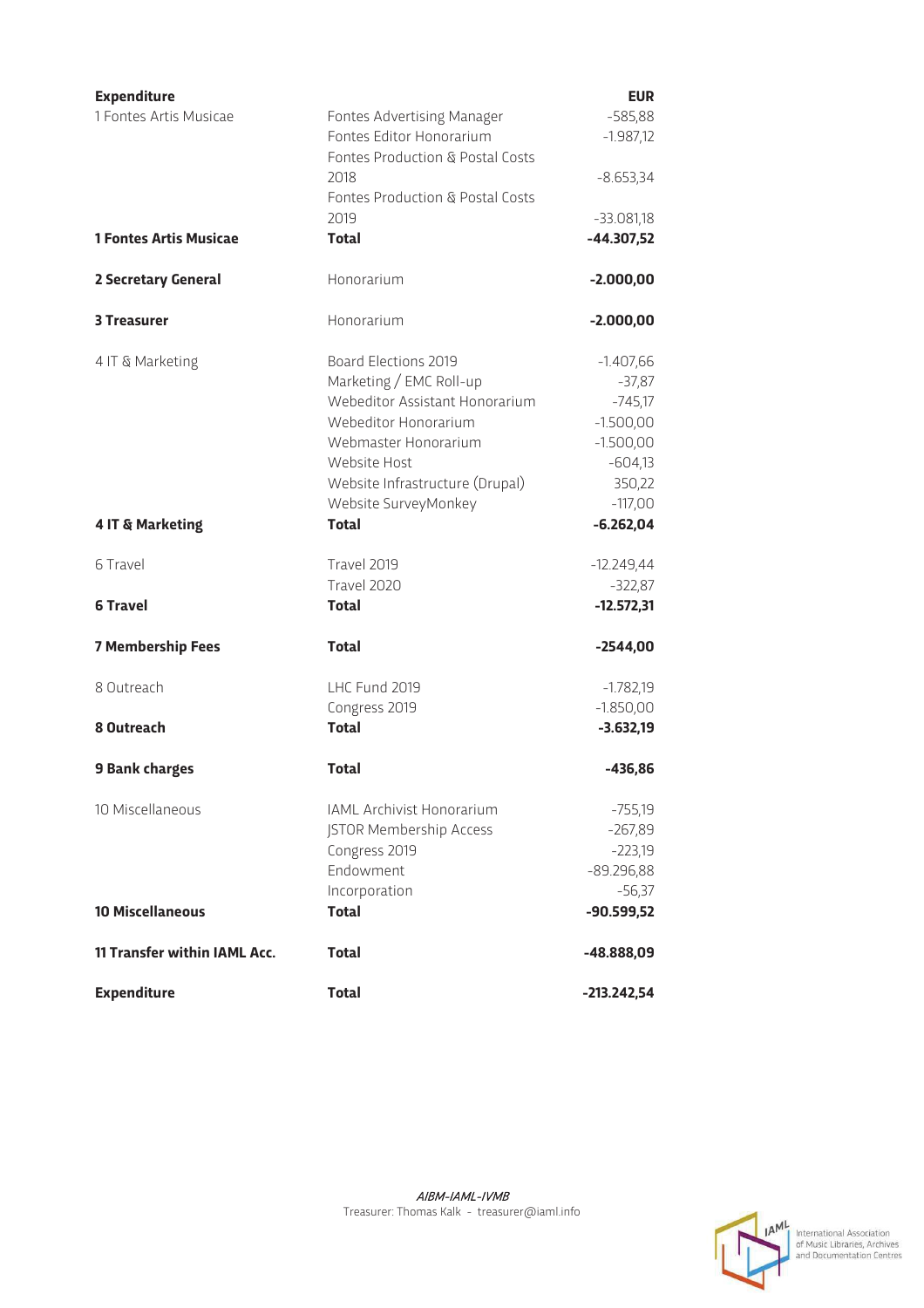| <b>Summary</b><br><b>Association funds at 01.01.2019</b>                                                                   | <b>EUR</b><br>64.503,84                                                     |
|----------------------------------------------------------------------------------------------------------------------------|-----------------------------------------------------------------------------|
| <b>Receipts 2019</b><br>Sub-total                                                                                          | 237.030,75<br>301.534,59                                                    |
| <b>Expenditure 2019</b>                                                                                                    | $-213.242,54$                                                               |
| <b>Total</b>                                                                                                               | 88.292,05                                                                   |
| <b>Earnings</b>                                                                                                            | 23.788,21                                                                   |
| <b>Association funds at 31.12.2019</b><br><b>Postbank</b><br>Chase<br><b>Accounts Total</b><br><b>Vanguard (Endowment)</b> | 54.972,57<br>33.319,48<br>88.292,05<br>90.333,60                            |
| Attested, 15 July 2020:<br><b>Thomas Kalk</b><br><b>Auditors:</b><br>Verena Funtenberger and<br><b>Andreas Linne</b>       | <b>Conversion rate</b><br>as of December 31st, 2019:<br>1 EUR = 1,11986 USD |

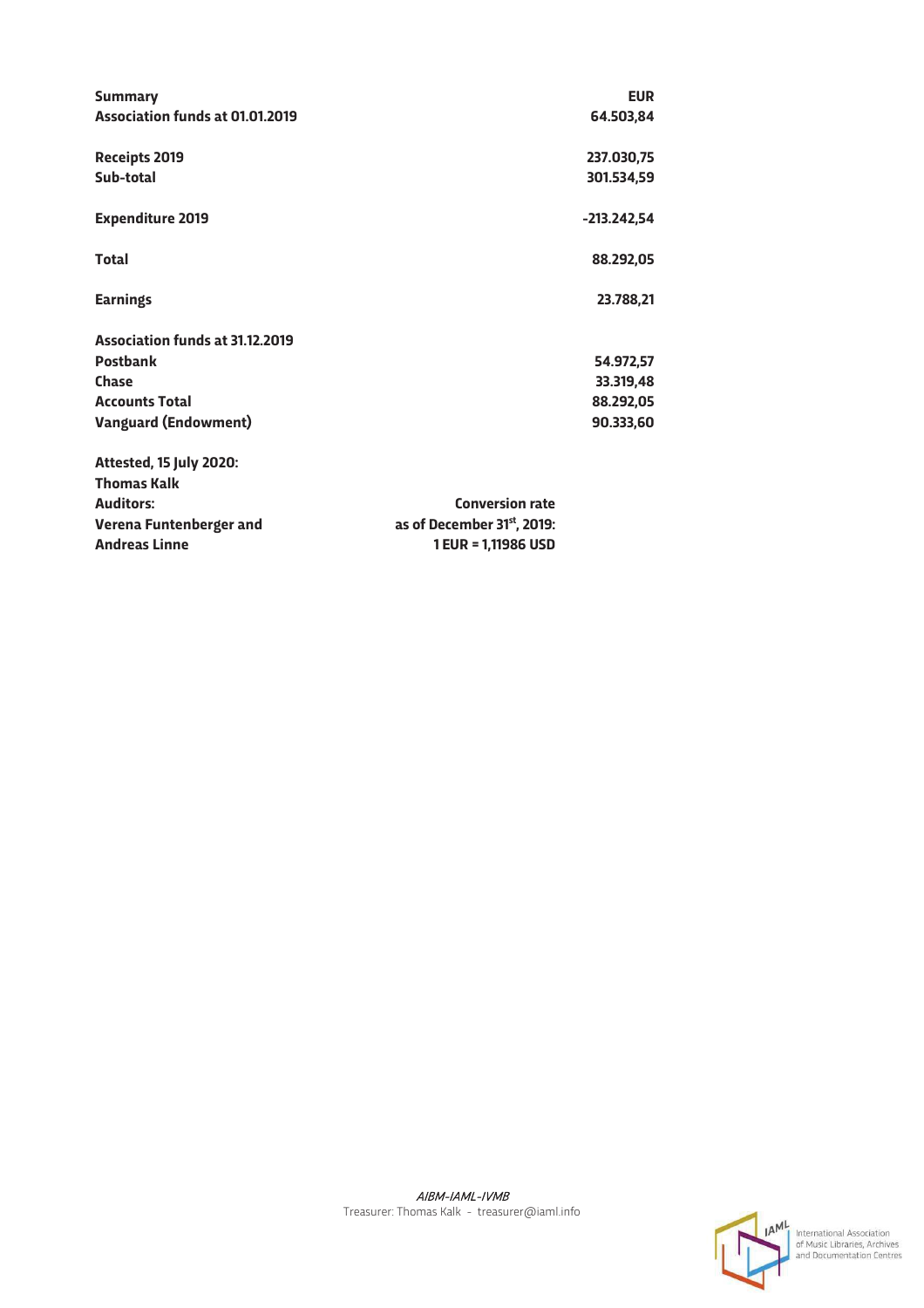

Essen, den 15. Juli 2020

#### **Protokoll der IAML-Kassenprüfung**

Frau Verena Funtenberger und Herr Andreas Linne haben am 15. Juli 2020 die Kassenprüfung für das Haushaltsjahr 2019 der IAML durchgeführt.

Die Bankauszüge für die Einnahmen und Ausgaben waren vollständig vorhanden.

Die Belege für die Einnahmen und Ausgaben wurden stichprobenartig überprüft, und es wurden keine Mängel festgestellt. Die Konten sind vorbildlich geführt.

Dem Schatzmeister Thomas Kalk kann eine einwandfreie Führung der Finanzen der IAML bescheinigt werden.

#### **IAML account audit protocol**

Verena Funtenberger and Andreas Linne audited the IAML account for the financial year 2019 on 15 July 2020.

The bank statements for income and expenditure were fully available.

Evidence of income and expenditure were checked and no deficiencies were noted. The accounts are presented in exemplary fashion.

The Treasurer Thomas Kalk can be stated to have properly managed IAML's finances.

### **Protocole de l'audit des comptes de l'AIBM**

Verena Funtenberger et Andreas Linne ont vérifié les comptes de l'AIBM pour l'exercice 2019 le 15 Juillet 2020.

Les relevés bancaires pour les revenus et les dépenses étaient entièrement disponibles.

Les preuves des revenus et des dépenses ont été vérifiées au hasard et aucune contradiction n'a été constatée. Les comptes sont tenus de façon exemplaire.

Nous certifions que le trésorier Thomas Kalk a effectué une bonne gestion des finances de l'AIBM.

Verena Hantenburg

øndea Till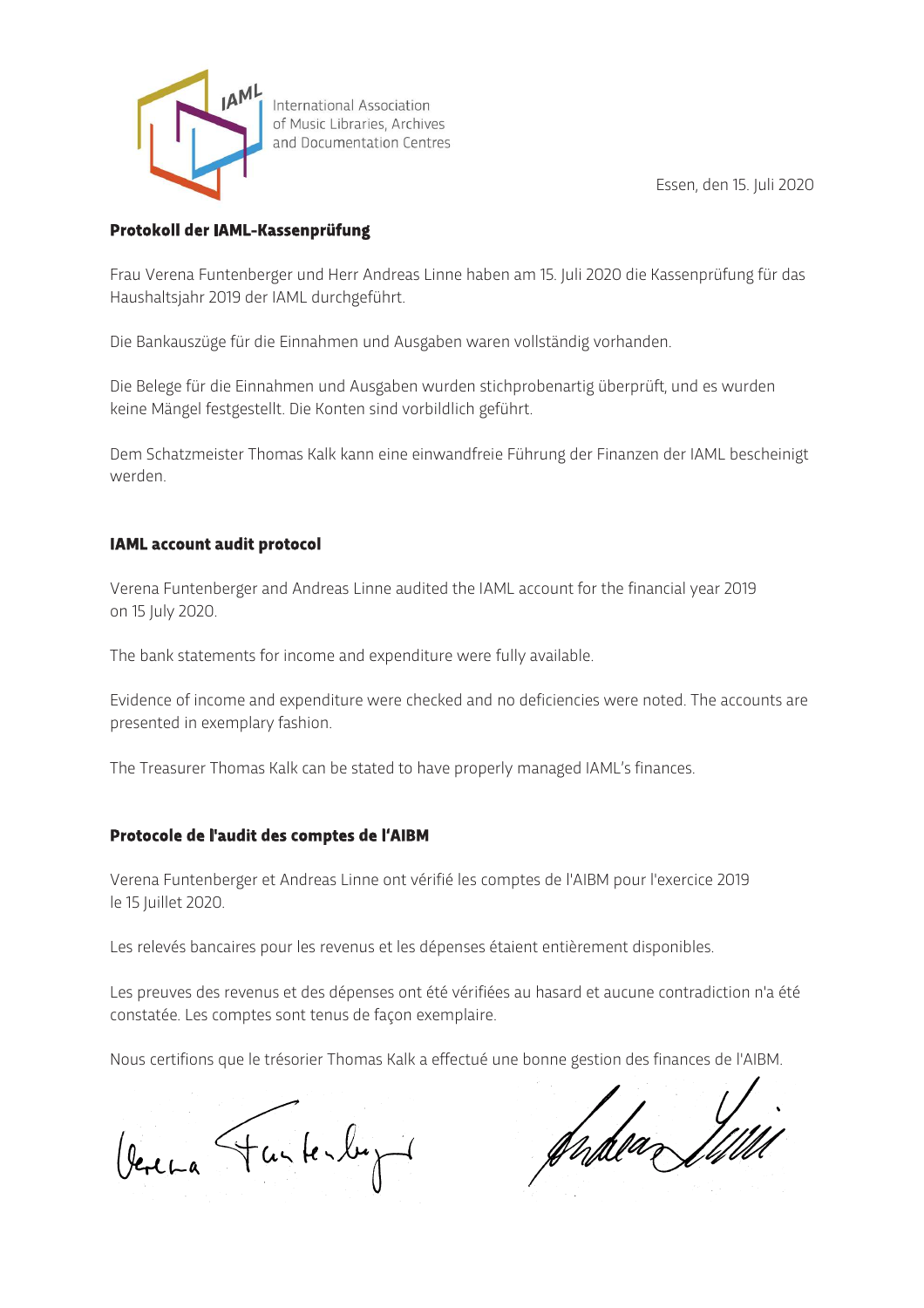**Association Internationale des Bibliotheques, archives et centres de documentation Musicaux (AIBM) International Association of Music Libraries, archives and documentation centres (IAML) Internationale Vereinigung der Musikbibliotheken, Musikarchive und Musikdokumentationszentren (IVMB)**

IAML

| PROPOSED BUDGET 2020-2022                 |                           |                         |                           |                           |                            |                               |  |
|-------------------------------------------|---------------------------|-------------------------|---------------------------|---------------------------|----------------------------|-------------------------------|--|
|                                           | 2019                      |                         | 2020                      | 2021                      | 2022                       |                               |  |
|                                           |                           |                         |                           |                           |                            |                               |  |
|                                           | <b>Estimate</b>           | Actual                  | <b>Estimate</b>           | <b>Estimate</b>           | <b>Estimate</b>            |                               |  |
| <b>INCOME</b>                             | <b>USD</b>                |                         | <b>USD</b>                | <b>USD</b>                | <b>USD</b>                 |                               |  |
| <b>National Branches</b>                  | 75.900                    | 78.352                  | 74.750                    | 74.750                    | 69.000                     |                               |  |
| <b>Other Members</b>                      | 5.175                     | 6.865                   | 4.025                     | 4.025                     | 3.450                      |                               |  |
| <b>Miscellaneous</b>                      | 3.450                     | 105.110                 | 3.450                     | 3.450                     | 3.450                      |                               |  |
| <b>Royalties</b>                          | 13.800                    | 18.114                  | 13.800                    | 13.800                    | 13.800                     |                               |  |
| <b>Outreach LHC Fund</b>                  | 0                         | 2.000                   | 2.000                     | 2.000                     |                            | 2.000 budgetary irrelevant    |  |
| <b>Transfer within IAML Accounts</b>      | $\bf{0}$                  | 55.000                  | 0                         | $\bf{0}$                  |                            | <b>0 budgetary irrelevant</b> |  |
| <b>TOTAL</b>                              | 98.325                    | 265.441                 | 98.025                    | 98.025                    | 91.700                     |                               |  |
|                                           |                           |                         |                           |                           |                            |                               |  |
| <b>EXPENDITURE</b>                        | <b>USD</b>                |                         | <b>USD</b>                | <b>USD</b>                | <b>USD</b>                 |                               |  |
| <b>Fontes Printing &amp; Shipping</b>     | 46.000                    | 46.737                  | 46.000                    | 44.850                    | 43.700                     |                               |  |
| <b>Fontes Staff Fees &amp; Expenses</b>   | 3.450                     | 2.881                   | 3.450                     | 3.450                     | 3.450                      |                               |  |
| <b>Secretary Gen. Fees &amp; Expenses</b> | 2.875                     | 2.240                   | 2.875                     | 2.875                     | 2.875                      |                               |  |
| <b>Treasurer Fees &amp; Expenses</b>      | 2.875                     | 2.240                   | 2.875                     | 2.875                     | 2.875                      |                               |  |
| <b>IAML Archivist</b>                     | 863                       | 846                     | 0                         | $\mathbf 0$               | 0                          |                               |  |
| Webmaster                                 | 1.725                     | 1.680                   | 1.725                     | 1.725                     | 1.725                      |                               |  |
| <b>Web Editor + Assistant</b>             | 2.588                     | 2.514                   | 2.588                     | 2.588                     | 2.588                      |                               |  |
| <b>WebSpace Host</b>                      | 690                       | 677                     | 690                       | 690                       | 690                        |                               |  |
| <b>Web Infrastructure (Drupal)</b>        | 3.450                     | 392                     | 1.150                     | 1.150                     | 1.150                      |                               |  |
| <b>Web General</b>                        | 288                       | 1.707                   | 288                       | 288                       | 288                        |                               |  |
| Marketing / Design                        | 1.150                     | 42                      | 1.150                     | 1.150                     | 1.150                      |                               |  |
| <b>Travel</b>                             | 23,000                    | 14.079                  | 23.000                    | 23.000                    | 23.000                     |                               |  |
| <b>Forum of Sections</b>                  | 1.150                     | 0                       | 1.150                     | 1.150                     | 1.150                      |                               |  |
| <b>Membership Dues</b>                    | 3.450                     | 2.849                   | 3.450                     | 3.450                     | 3.450                      |                               |  |
| <b>Bank Charges</b>                       | 863                       | 489                     | 690                       | 690                       | 690                        |                               |  |
| <b>Miscellaneous</b>                      | 1.150                     | 100.613                 | 1.150                     | 1.150                     | 1.150                      |                               |  |
| <b>Outreach Conferences</b>               | 1.955                     | 2.072                   | 1.921                     | 1.921                     | 1.794                      |                               |  |
| <b>Outreach LHC Fund</b>                  | 2.000                     | 1.996                   | 2.000                     | 2.000                     |                            | 2.000 budgetary irrelevant    |  |
| <b>Outreach Materials</b>                 | 1.150                     | 0                       | 1.150                     | 1.150                     | 1.150                      |                               |  |
| <b>Transfer within Accounts</b>           | $\bf{0}$                  | 54.748                  | $\bf{0}$                  | $\bf{0}$                  |                            | <b>0 budgetary irrelevant</b> |  |
| <b>TOTAL</b>                              | 100.670                   | 238.802                 | 97.301                    | 96.151                    | 94.874                     |                               |  |
|                                           |                           |                         |                           |                           |                            |                               |  |
|                                           | 2019                      |                         |                           |                           |                            |                               |  |
| <b>SUMMARY</b>                            |                           |                         | 2020                      | 2021                      | 2022                       | <b>Conversion</b>             |  |
|                                           | <b>USD</b>                |                         | <b>USD</b>                | <b>USD</b>                | <b>USD</b>                 | rate 2019:                    |  |
|                                           | <b>Estimate</b><br>73.523 | <b>Actual</b><br>72.235 | <b>Estimate</b><br>98.874 | <b>Estimate</b><br>99.599 | <b>Estimate</b><br>101.473 | 1€ = \$1,11986                |  |
| 1st January Balance<br>Income             | 98.325                    | 265.441                 | 98.025                    |                           | 91.700                     |                               |  |
|                                           |                           |                         |                           | 98.025                    |                            | Conversion                    |  |

**SUBTOTAL 171.848 337.676 196.899 197.624 193.173 rate estimate Expenditure 100.670 238.802 97.301 96.151 94.874 1€ = \$1,15 31st December Balance 71.178 98.874 99.599 101.473 98.299 31st December Accounts 98.874**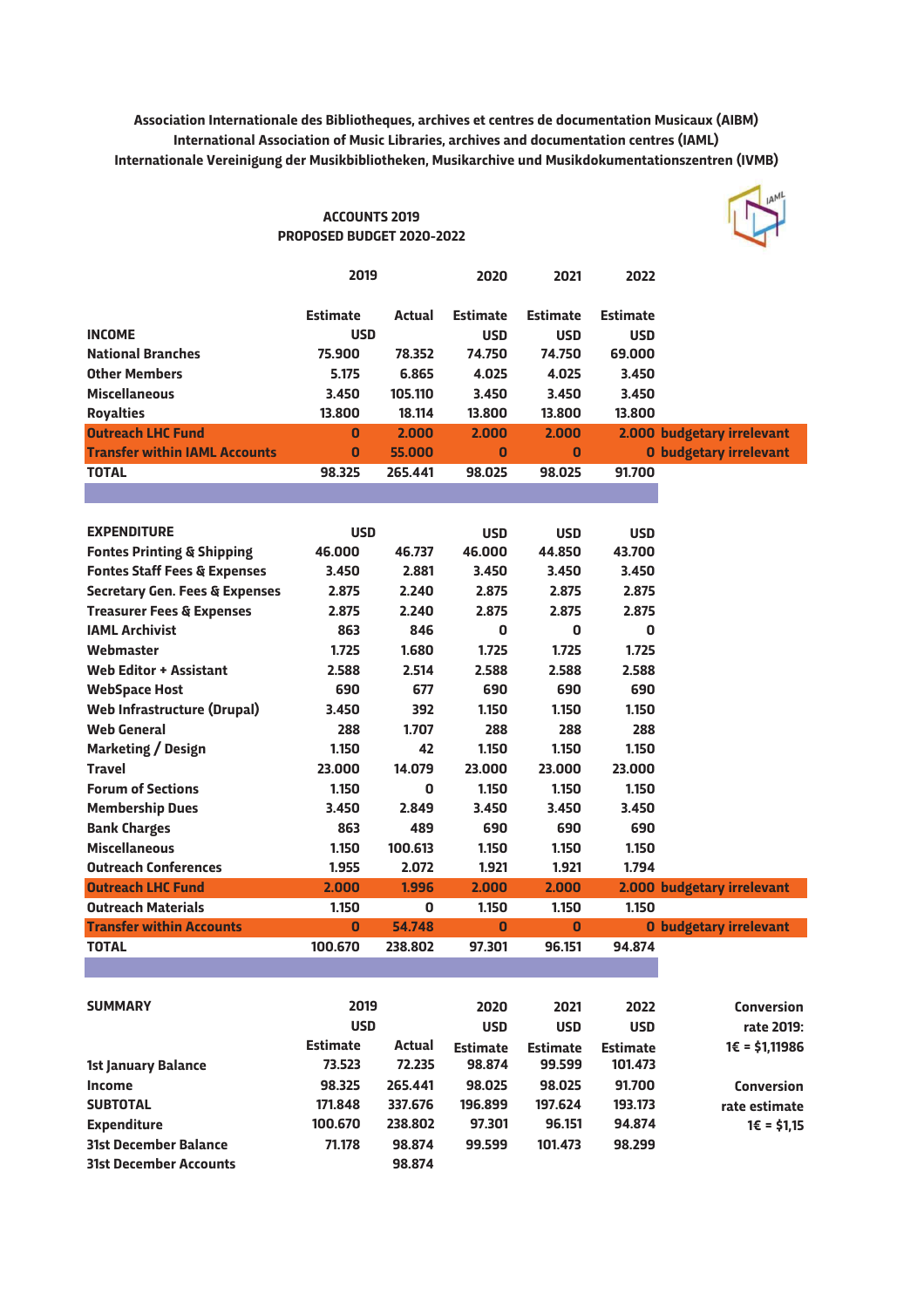**Association Internationale des Bibliotheques, archives et centres de documentation Musicaux (AIBM) International Association of Music Libraries, archives and documentation centres (IAML) Internationale Vereinigung der Musikbibliotheken, Musikarchive und Musikdokumentationszentren (IVMB)**

IAML

| <b>ACCOUNTS 2019</b><br>PROPOSED BUDGET 2020-2022 |                         |         |                 |                 |                 |                               |
|---------------------------------------------------|-------------------------|---------|-----------------|-----------------|-----------------|-------------------------------|
|                                                   | 2019                    |         | 2020            | 2021            | 2022            |                               |
|                                                   | <b>Estimate</b>         | Actual  | <b>Estimate</b> | <b>Estimate</b> | <b>Estimate</b> |                               |
| <b>INCOME</b>                                     | <b>EUR</b>              |         | <b>EUR</b>      | <b>EUR</b>      | <b>EUR</b>      |                               |
| <b>National Branches</b>                          | 66.000                  | 69.966  | 65.000          | 65.000          | 60.000          |                               |
| <b>Other Members</b>                              | 4.500                   | 6.130   | 3.500           | 3.500           | 3.000           |                               |
| <b>Miscellaneous</b>                              | 3.000                   | 93.860  | 3.000           | 3.000           | 3.000           |                               |
| <b>Royalties</b>                                  | 12.000                  | 16.175  | 12.000          | 12.000          | 12.000          |                               |
| <b>Outreach LHC Fund</b>                          | 0                       | 1.786   | 1.739           | 1.739           |                 | 1.739 budgetary irrelevant    |
| <b>Transfer within IAML Accounts</b>              | $\overline{\mathbf{0}}$ | 49.113  | $\mathbf{0}$    | $\mathbf{0}$    |                 | <b>0 budgetary irrelevant</b> |
| <b>TOTAL</b>                                      | 85.500                  | 237.030 | 85.239          | 85.239          | 79.739          |                               |
|                                                   |                         |         |                 |                 |                 |                               |
| <b>EXPENDITURE</b>                                | <b>EUR</b>              |         | <b>EUR</b>      | <b>EUR</b>      | <b>EUR</b>      |                               |
| <b>Fontes Printing &amp; Shipping</b>             | 40.000                  | 41.734  | 40.000          | 39.000          | 38.000          |                               |
| <b>Fontes Staff Fees &amp; Expenses</b>           | 3.000                   | 2.573   | 3.000           | 3.000           | 3.000           |                               |
| <b>Secretary Gen. Fees &amp; Expenses</b>         | 2.500                   | 2.000   | 2.500           | 2.500           | 2.500           |                               |
| <b>Treasurer Fees &amp; Expenses</b>              | 2.500                   | 2.000   | 2.500           | 2.500           | 2.500           |                               |
| <b>IAML Archivist</b>                             | 750                     | 755     | 0               | 0               | 0               |                               |
| Webmaster                                         | 1.500                   | 1.500   | 1.500           | 1.500           | 1.500           |                               |
| <b>Web Editor + Assistant</b>                     | 2.250                   | 2.245   | 2.250           | 2.250           | 2.250           |                               |
| <b>WebSpace Host</b>                              | 600                     | 604     | 600             | 600             | 600             |                               |
| <b>Web Infrastructure (Drupal)</b>                | 3.000                   | 350     | 1.000           | 1.000           | 1.000           |                               |
| <b>Web General</b>                                | 250                     | 1.525   | 250             | 250             | 250             |                               |
| Marketing / Design                                | 1.000                   | 38      | 1.000           | 1.000           | 1.000           |                               |
| <b>Travel</b>                                     | 20.000                  | 12.573  | 20.000          | 20.000          | 20.000          |                               |
| <b>Forum of Sections</b>                          | 1.000                   | 0       | 1.000           | 1.000           | 1.000           |                               |
| <b>Membership Dues</b>                            | 3.000                   | 2.544   | 3.000           | 3.000           | 3.000           |                               |
| <b>Bank Charges</b>                               | 750                     | 437     | 600             | 600             | 600             |                               |
| <b>Miscellaneous</b>                              | 1.000                   | 89.844  | 1.000           | 1.000           | 1.000           |                               |
| <b>Outreach Conferences</b>                       | 1.850                   | 1.850   | 1.670           | 1.670           | 1.560           |                               |
| <b>Outreach LHC Fund</b>                          | 1.739                   | 1.782   | 1.739           | 1.739           |                 | 1.739 budgetary irrelevant    |
| <b>Outreach Materials</b>                         | 1.000                   | 0       | 1.000           | 1.000           | 1.000           |                               |
| <b>Transfer within Accounts</b>                   | $\overline{\mathbf{0}}$ | 48.888  | $\bf{0}$        | $\mathbf{0}$    |                 | <b>0 budgetary irrelevant</b> |
| <b>TOTAL</b>                                      | 87.689                  | 213.242 | 84.609          | 83.609          | 82.499          |                               |
|                                                   |                         |         |                 |                 |                 |                               |
| <b>SUMMARY</b>                                    | 2019                    |         | วกวก            | 2021            | <b>2022</b>     | Conversion                    |

| <b>SUMMARY</b>                |                 | 2019<br><b>EUR</b> |                 | 2021            | 2022            | Conversion      |
|-------------------------------|-----------------|--------------------|-----------------|-----------------|-----------------|-----------------|
|                               |                 |                    |                 | <b>EUR</b>      | <b>EUR</b>      | rate 2019:      |
|                               | <b>Estimate</b> | Actual             | <b>Estimate</b> | <b>Estimate</b> | <b>Estimate</b> | 1€ = \$1,11986  |
| 1st January Balance           | 63.980          | 64.504             | 88.292          | 88.922          | 90.552          |                 |
| <b>Income</b>                 | 85,500          | 237.030            | 85.239          | 85.239          | 79.739          | Conversion      |
| <b>SUBTOTAL</b>               | 149.480         | 301.534            | 173.531         | 174.161         | 170.291         | rate estimate   |
| <b>Expenditure</b>            | 87.689          | 213.242            | 84.609          | 83.609          | 82.499          | $1 \in = $1,15$ |
| <b>31st December Balance</b>  | 61.791          | 88.292             | 88.922          | 90.552          | 87.792          |                 |
| <b>31st December Accounts</b> |                 | 88.292             |                 |                 |                 |                 |